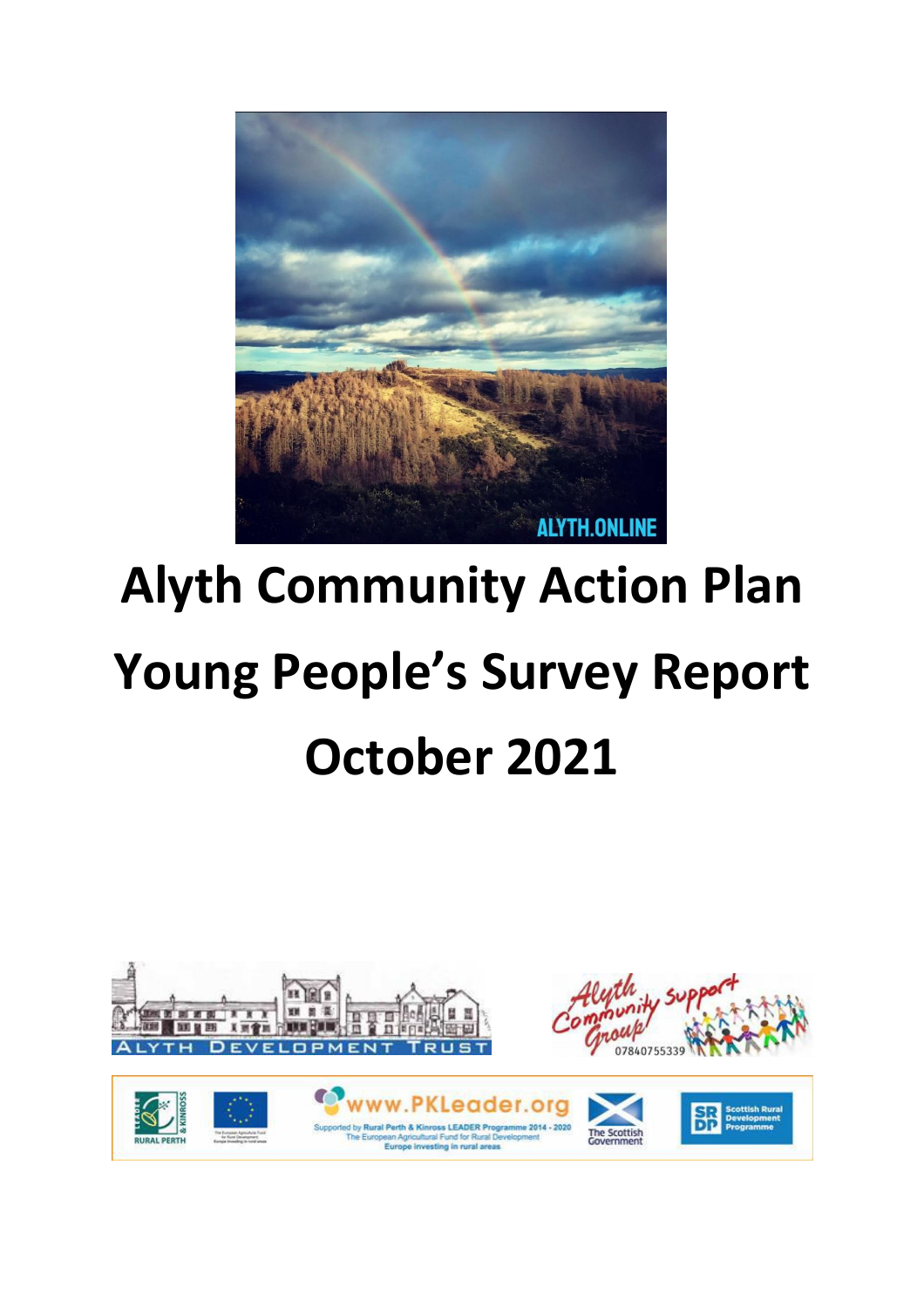# **Contents**

| Acknowledgements                        | p.3  |
|-----------------------------------------|------|
| Introduction                            | p.4  |
| Likes and Dislikes                      | p.6  |
| Things to Do                            | p.9  |
| How Alyth Can Be Improved               | p.11 |
| Becoming a Greener Community            | p.12 |
| Long-term Plans                         | p.13 |
| <b>Contextualisation and Conclusion</b> | p.15 |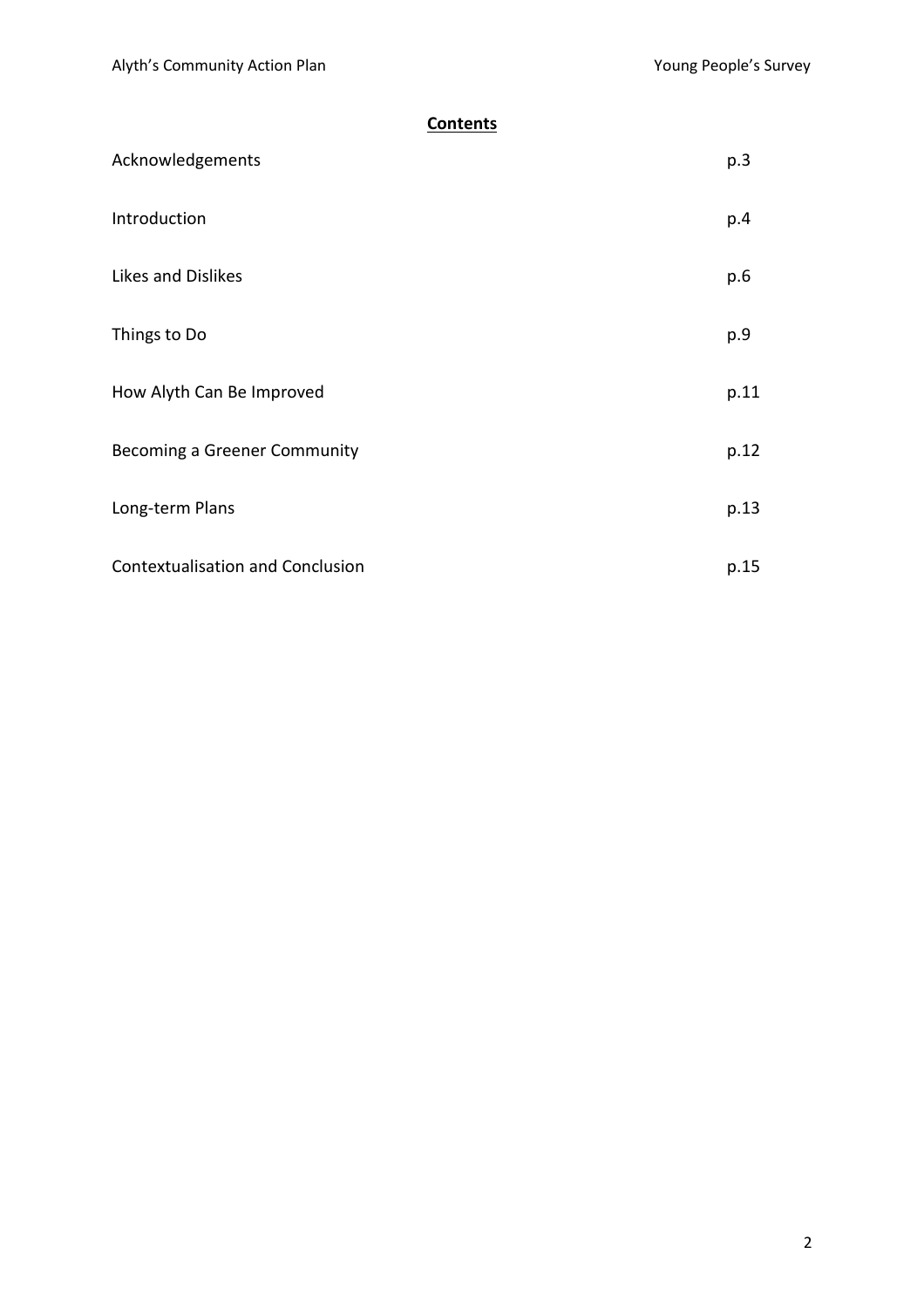#### **Acknowledgements**

The Young People's Survey was designed by the Community Connector for Alyth, with support from George Annan (Alyth Youth Partnership). This survey was approved by the Community Action Plan (CAP) Steering Group.

Funding for this work has been provided by LEADER.

This report is adapted from templates provided by STAR Development.

The cover photograph has been provided by Steve Taylor.<sup>1</sup>

<sup>1</sup> Taylor, S., 2021. *View From The Top of Alyth Hill* [accessed 6 December 2021]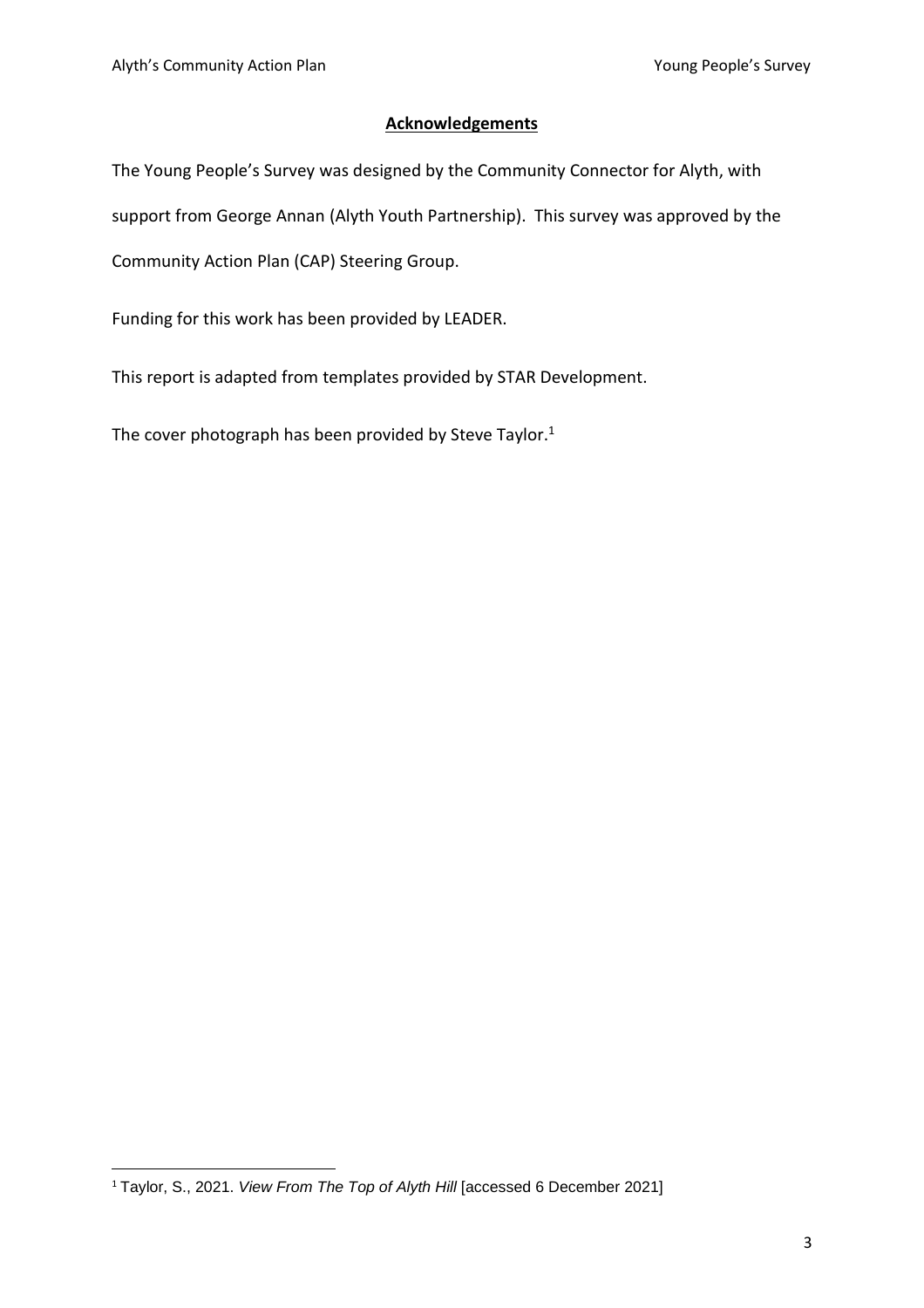## **Introduction**

This report summarises the findings of the Young People's Survey which was carried out in Alyth. The survey was carried out as part of the CAP engagement process and will inform the preparation of the finalised Community Action Plan 2021-2026.

Several other methods of engagement were also utilised, including:

- Community Views Survey
- Children's Survey
- Community Event
- Pop-up Stalls
- Travelling Tea Party
- Focus Groups
- Stakeholder Interviews
- Social Media Engagement
- Visitor Survey

## **Organisation**

The Young People's Survey was approved by the CAP Steering Group. This was an online survey which was distributed by both the Alyth Youth Partnership (AYP) and the Scouts. The Community Connector and Grant Train (CAP Steering Group) also carried surveys out in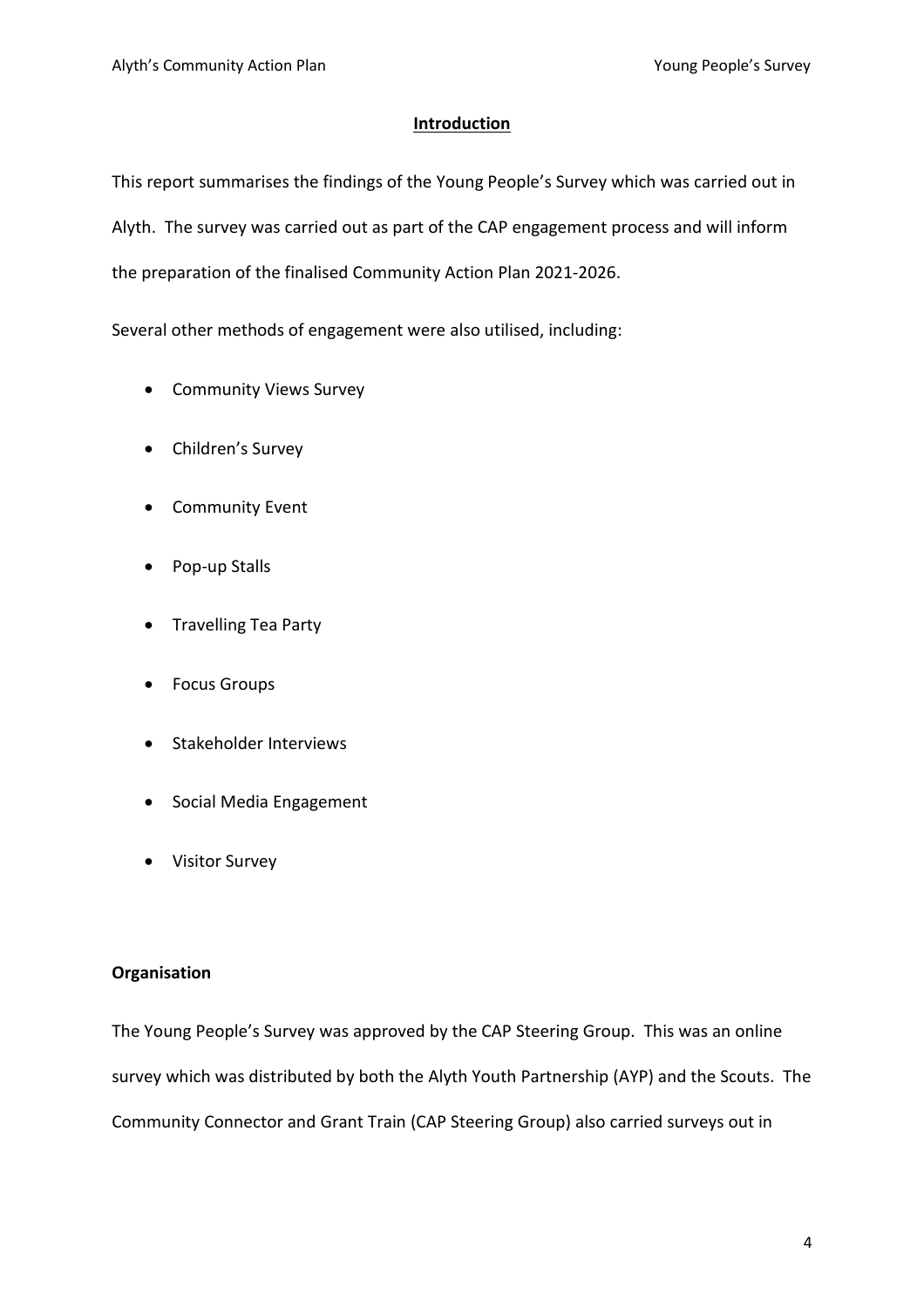person at AYP meetings. The survey comprised 10 questions in an 'instant messaging '

format. This design was chosen to try and increase young people's engagement.

#### **Responses**

A total of 30 Young People's Surveys were completed.



# **Age Demographics**

Over 85% of respondents were between the ages of 12 and 14. This was because most young people attending AYP fall into this age bracket. It should be noted that a focus group was held at Explorer Scouts to address the engagement gap of those aged 15-17.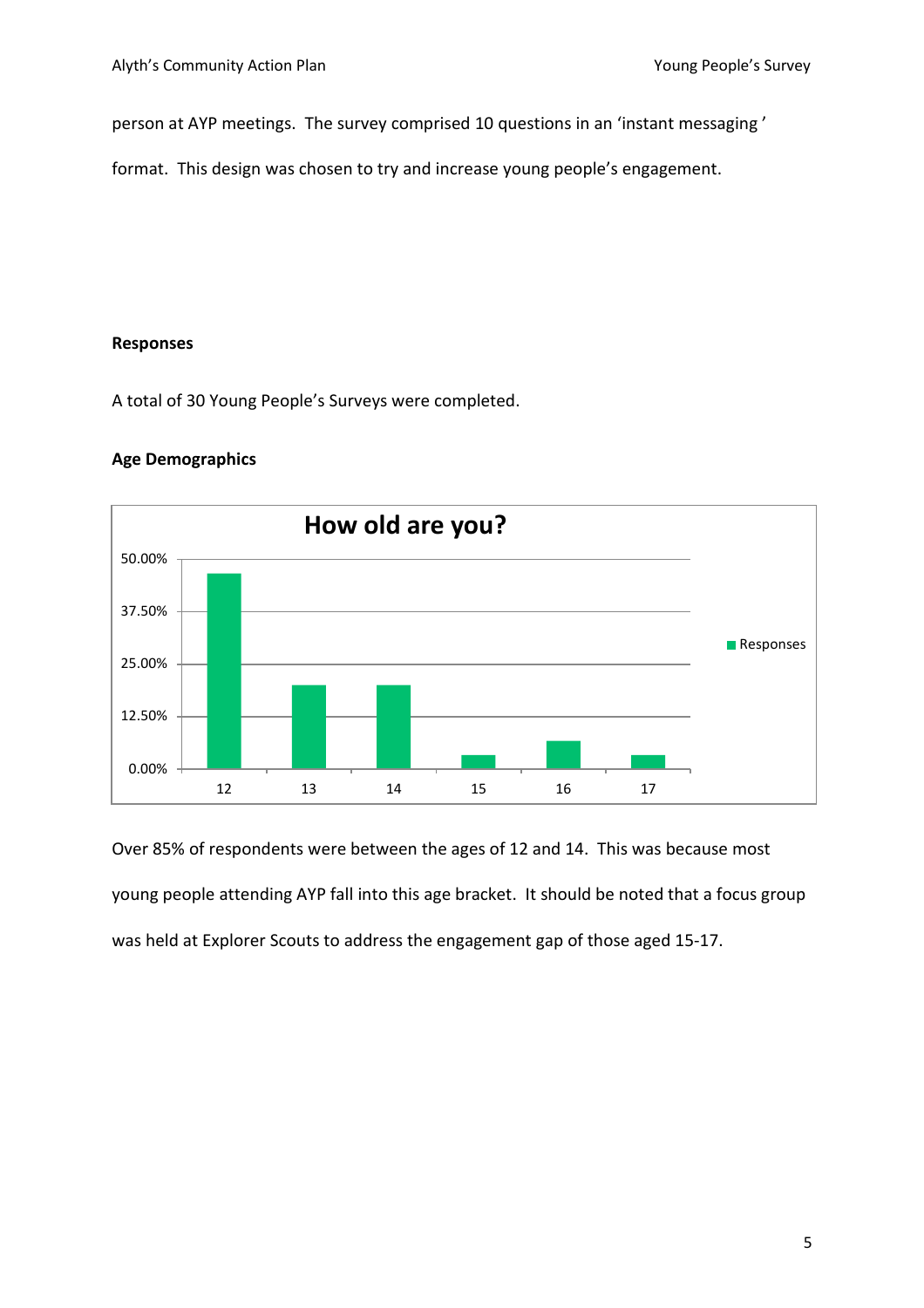## **Likes and Dislikes**

#### **Likes**

Young people were asked to let us know what they liked most about Alyth. The chart below displays their responses.



The strong sense of community spirit in the town was the most popular answer. They also indicated that they enjoy the natural environment here in Alyth and activities in the town.

## *Quotes*

"*There are lots of outdoor places to meet my friends.*"

"*How the community is so welcoming and is very nice to one another.*"

"*Always something to do in the countryside."*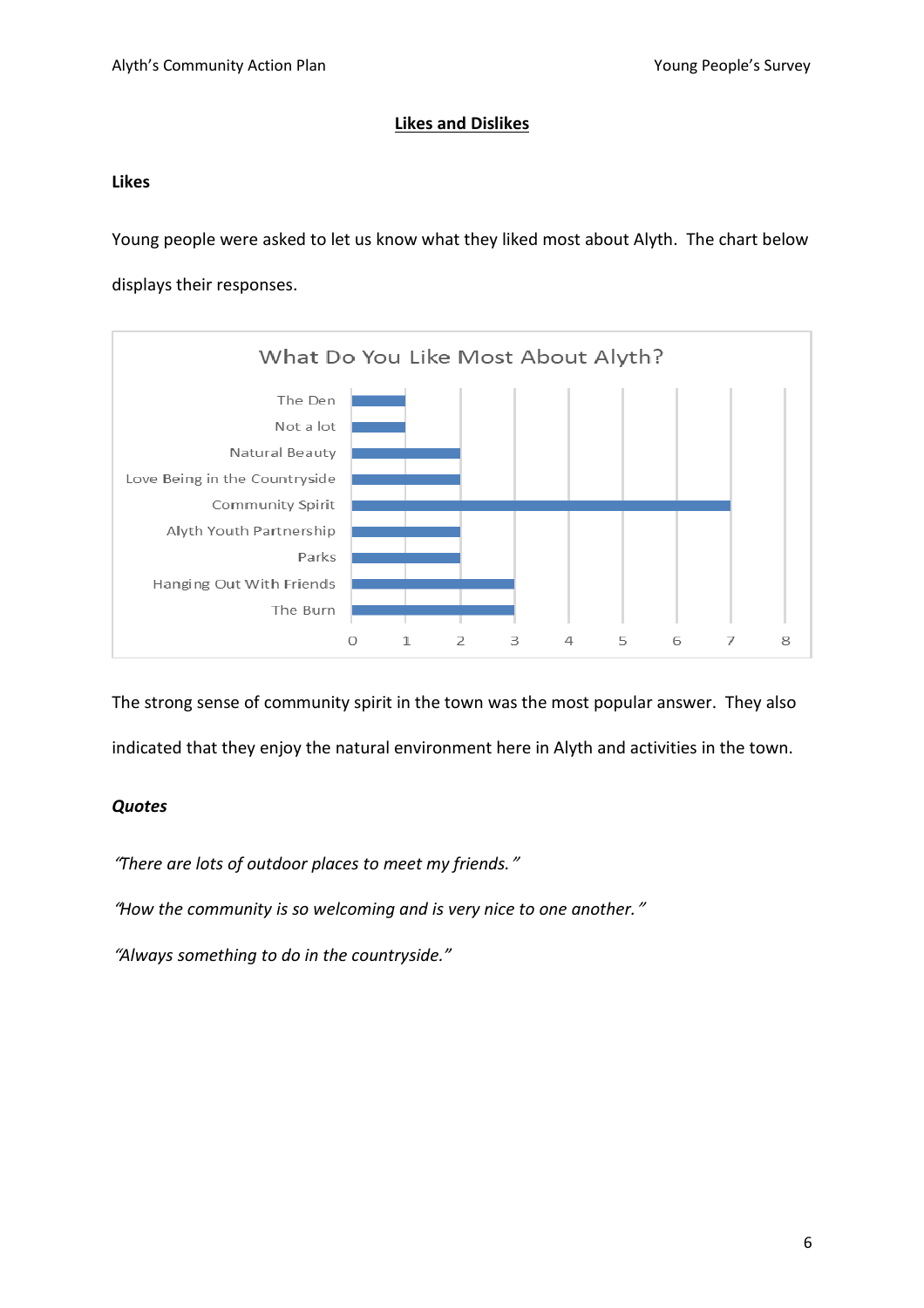## **Dislikes**

Young people were also asked to let us know what they disliked about Alyth. This is

demonstrated in the chart below.



In contrast to the previous question, many respondents commented that they disliked divisions in the community. Poor public transport, no public toilets and lack of things to do

– especially in bad weather – were also highlighted as issues.

## *Quotes*

"*The buses don*'*t come often.*"

"*How the community is very divided.*"

"*Some people in the community are nice. Lack of things to do and public toilets.*"

"*There are not many places to go when the weather is bad."*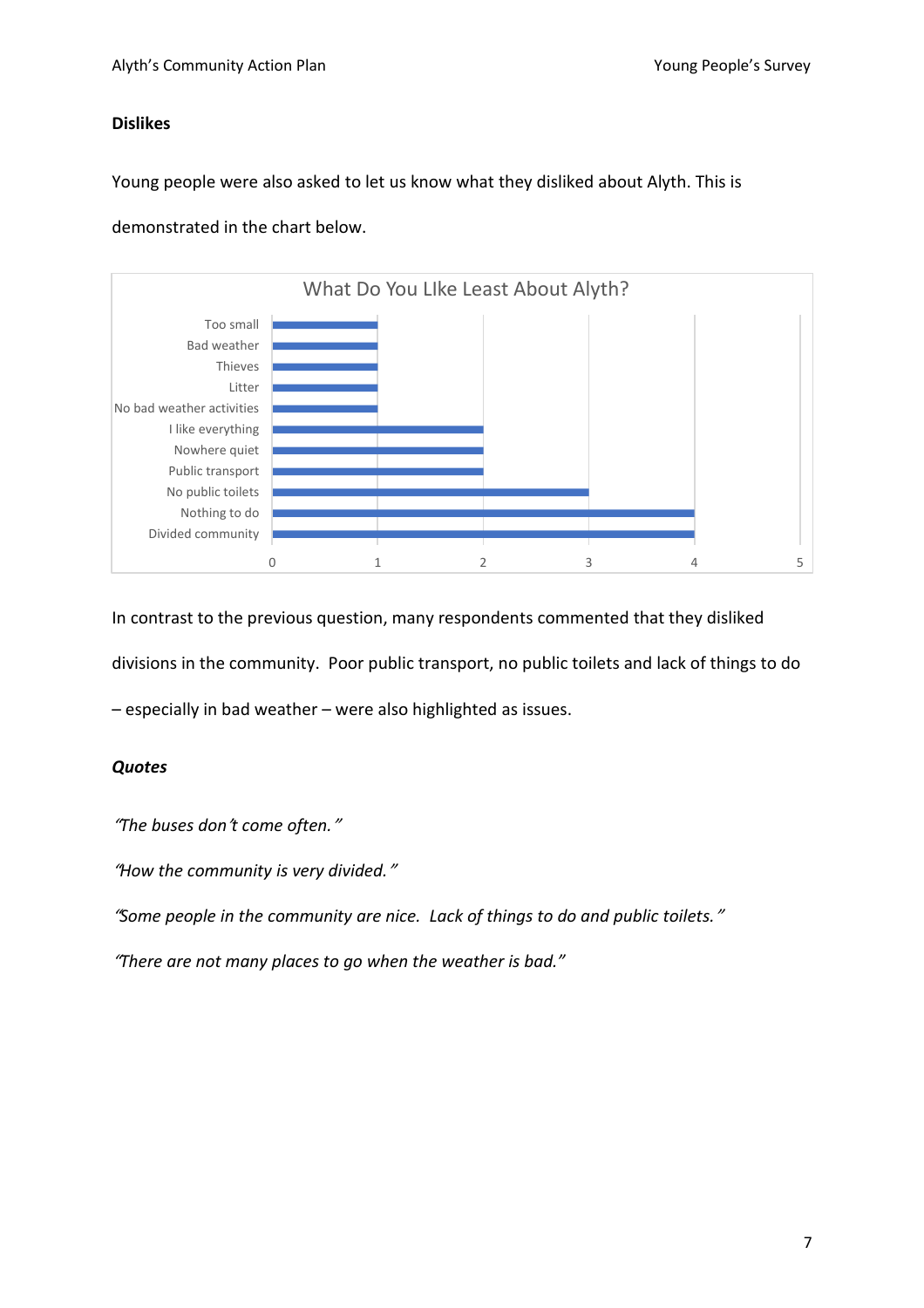## **Where Young People Like to Hang Out With Friends**



Young people were also asked where they preferred to hang out with friends in Alyth.

This indicates that most young people enjoy hanging out with their friends either at the parks or at the clubs they attend. However, responses may be skewed as these surveys were conducted exclusively amongst these groups.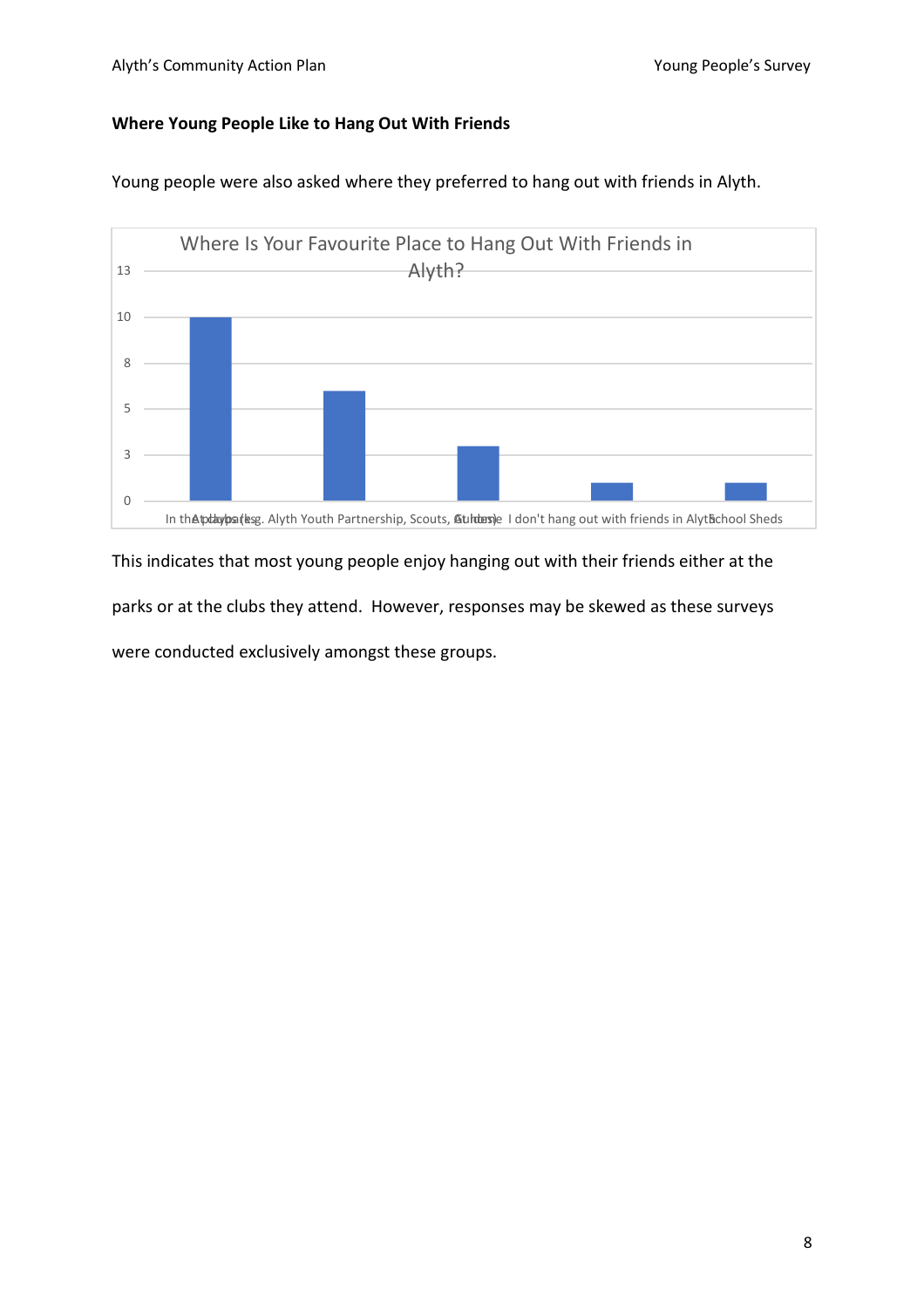# **Things to Do**

Questions 4 and 5 addressed the issue of whether there are enough things for young people

to do in Alyth. Firstly, young people were asked if they agreed that there was enough for

them to do in the town.



40% of respondents agreed with the statement. Conversely, 35% disagreed with this.

Those who disagreed were then asked to explain why. These reasons are detailed below.

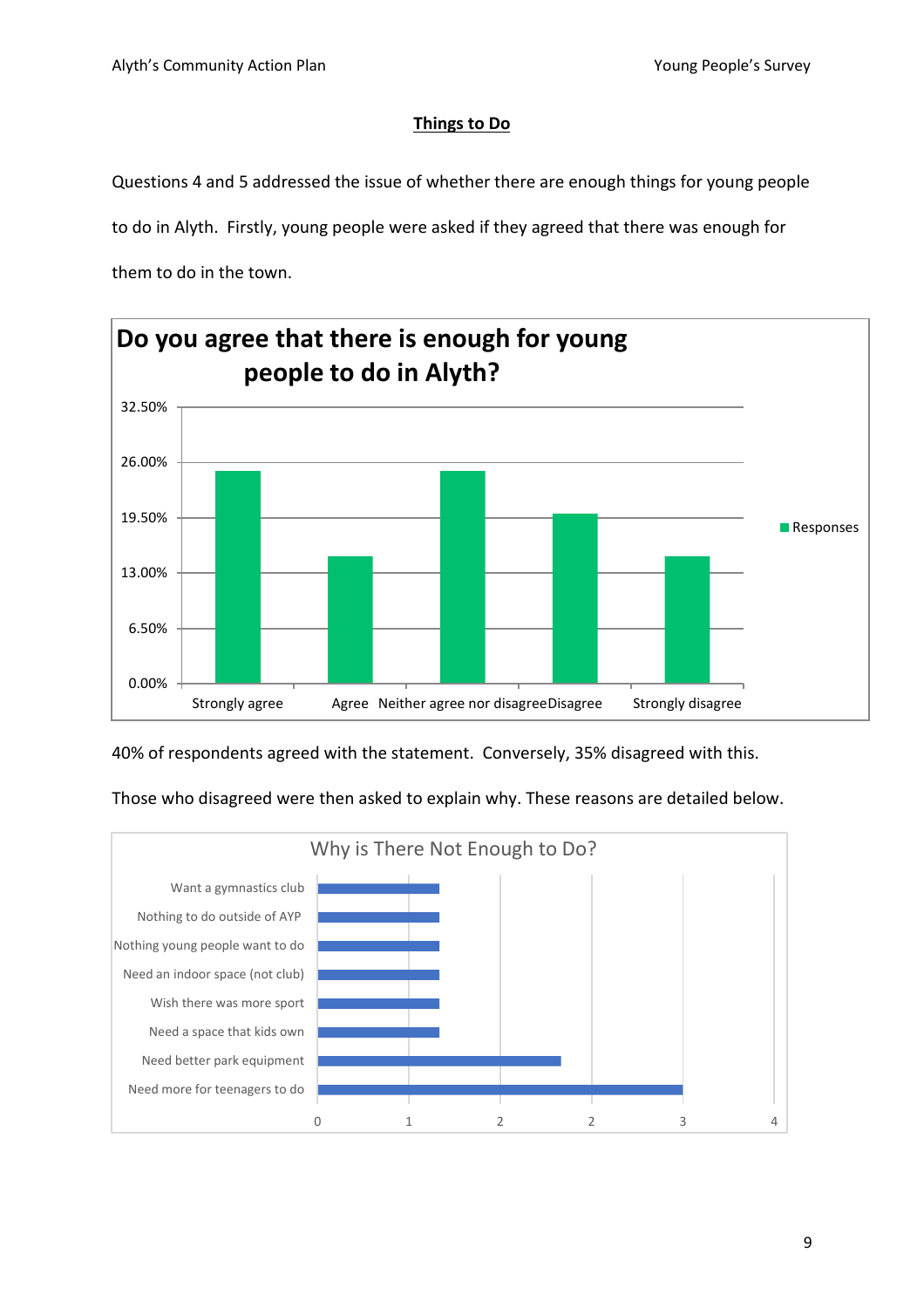Although there are various reasons for why young people did not agree with the statement,

it is indicative of a consensus that although there are things to do in the town, there is

nothing which is currently catering to their specific needs.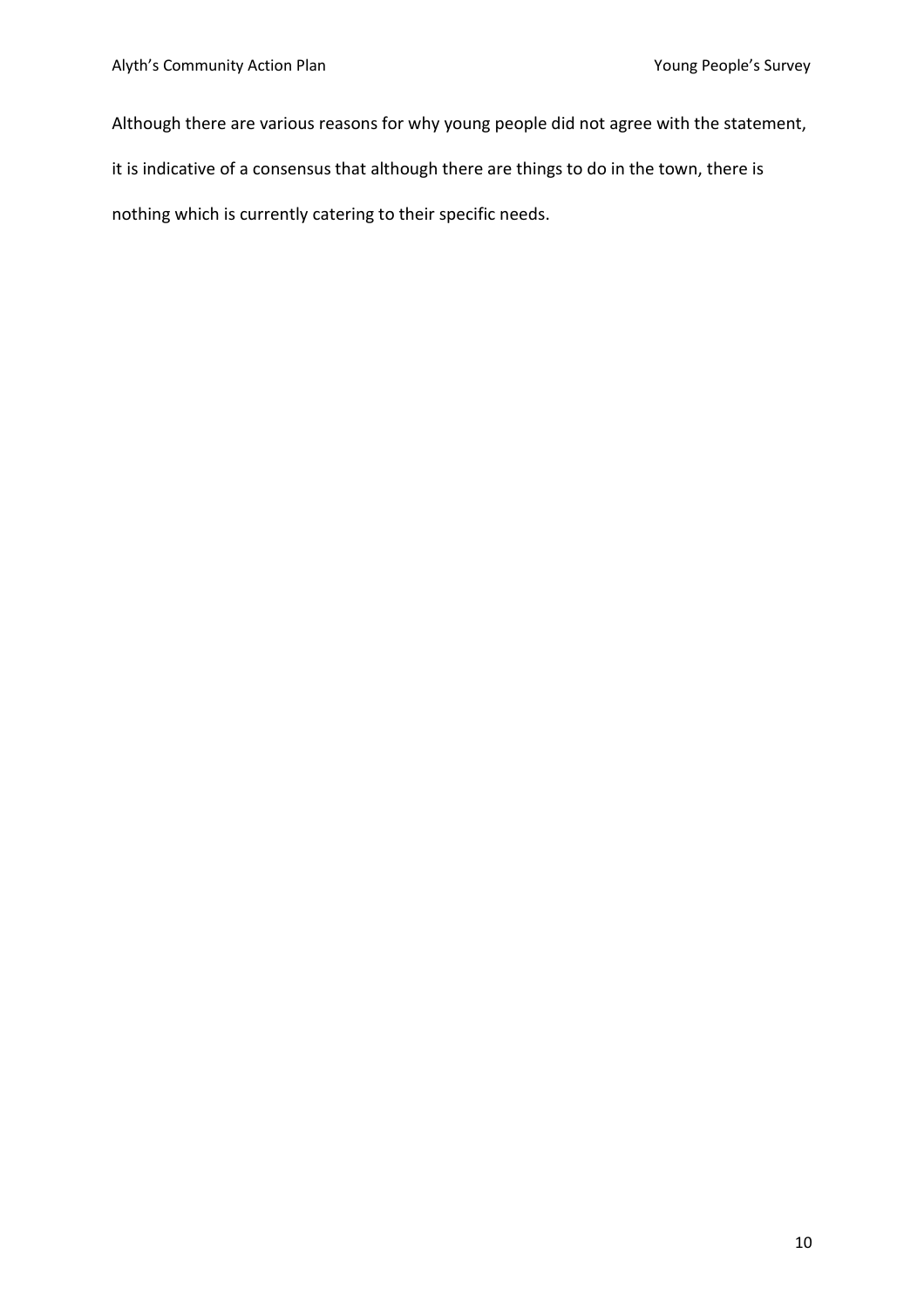## **How Alyth Can be Improved**

The survey also gathered opinions regarding what young people thought could be done to

improve the town. The responses are detailed below.



The most popular responses given – better facilities for young people and wider variety of activities – go hand in hand and again illustrate that for some young people, their needs are not currently being met. However, young people also noted their concern for the town becoming more environmentally friendly and the need for improvements to services such as public toilets being provided and having access to better public transport.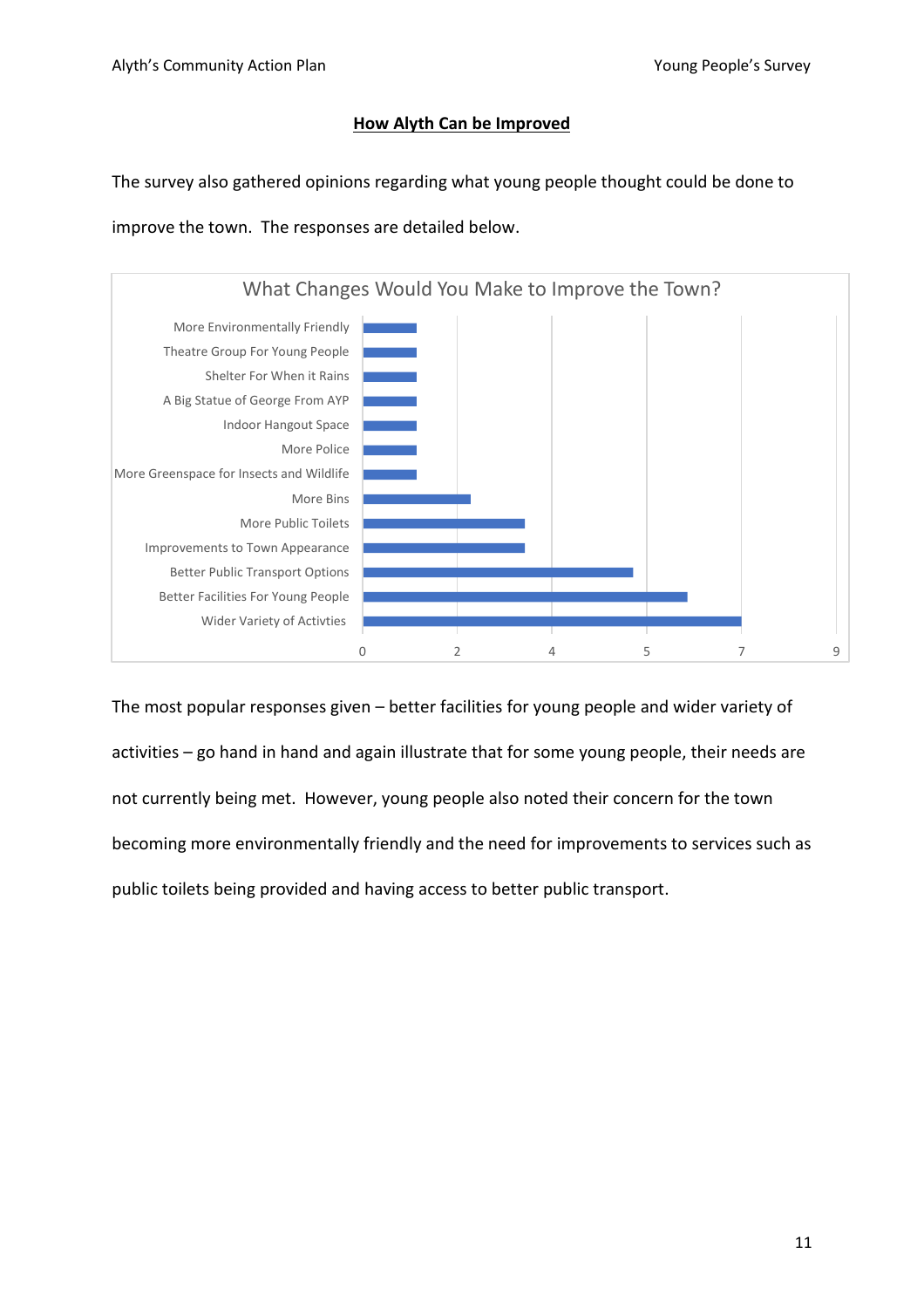#### **Becoming a Greener Community**

The survey also asked young people the ways in which they thought that Alyth could be more environmentally friendly. The findings of this are in the chart below.



This chart illustrates that young people are both passionate about recycling, but also that they have an interest in keeping the town clean.

#### *Quotes*

"*More compartmented recycle bins and more dog bins."*

"*One weekly clean-up around Alyth."*

"*Bottle deposit scheme. Bins that are segmented by category (plastic, paper and rubbish)."*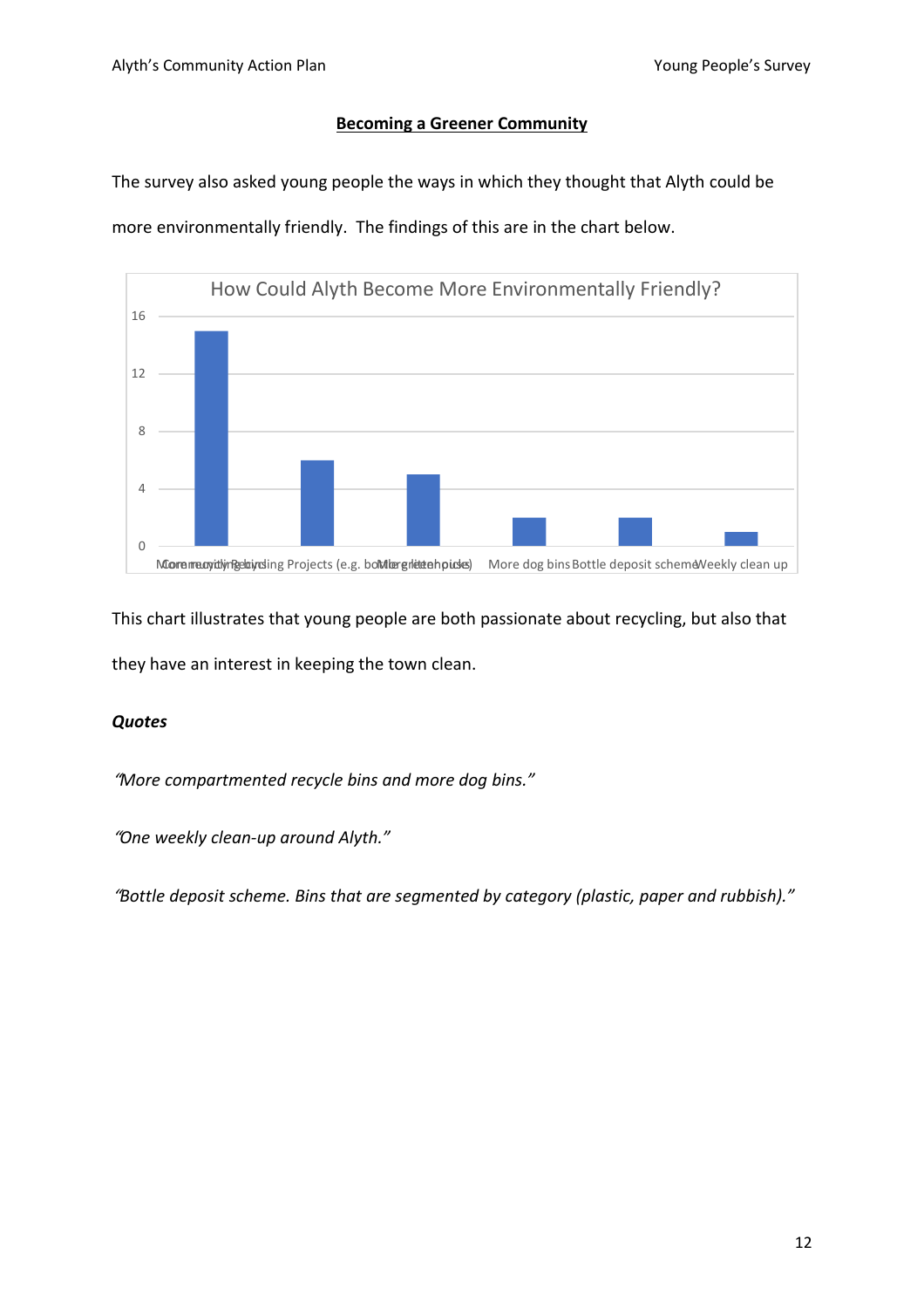## **Long-term Plans**

Finally, young people were also asked about what their future plans were regarding

whether they would like to live in Alyth as an adult.



55% of the young people surveyed confirmed that they would like to stay in the town. In contrast, 45% stated that they would like to leave. Those who disagreed were asked their reasons for why and these are shown below. Please note that the numbers do not add up to 45% as some respondents did not answer this question.

| Don't want to stay in same place forever | 3 |
|------------------------------------------|---|
| No jobs                                  | 1 |
| Want to travel                           | 1 |
| Move to Spain                            | 1 |
| Need to leave for career choice          | 1 |
| Rather stay in Perth                     | 1 |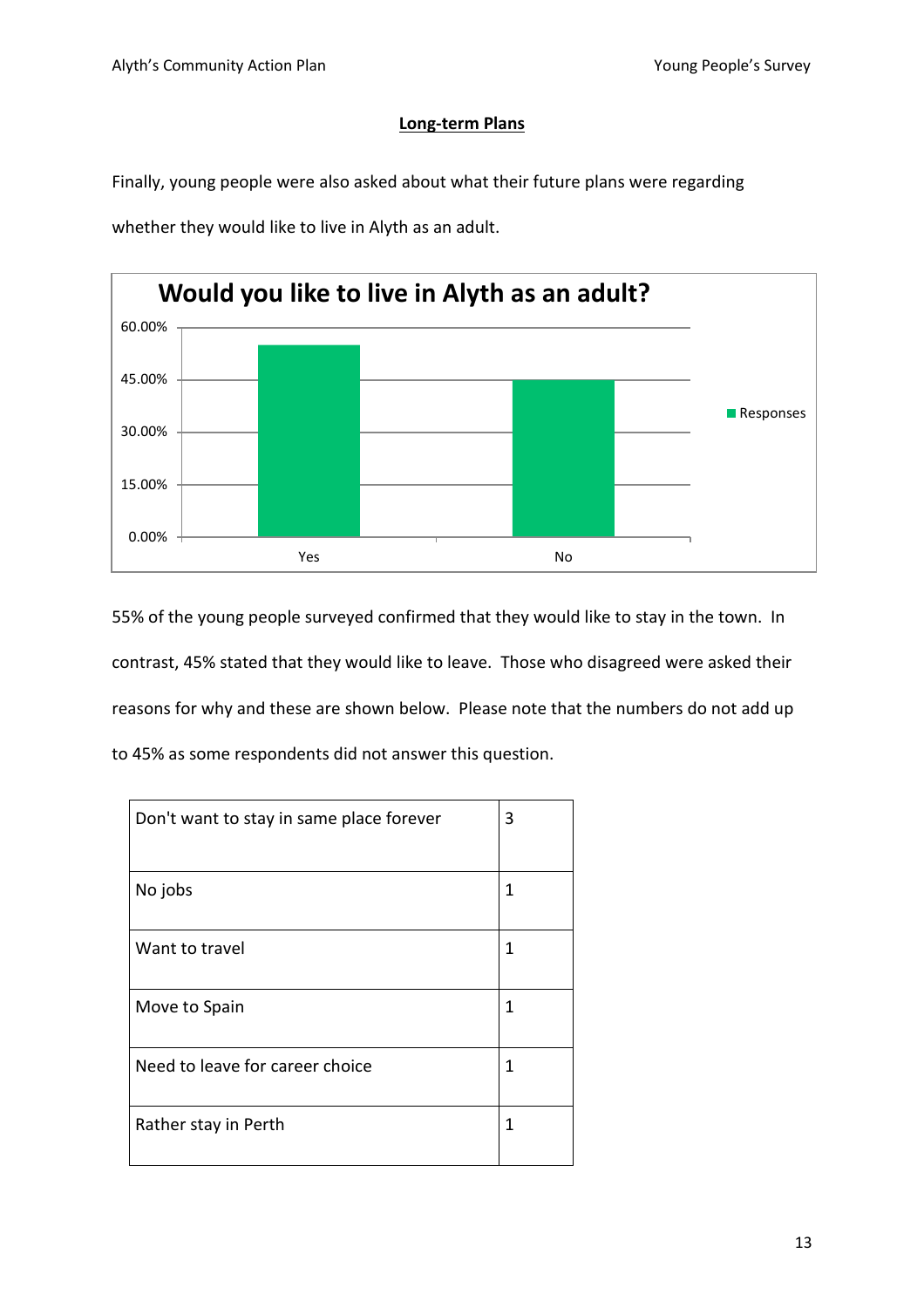Due to the limited number of responses, it is not possible to come to a consensus on why young people do not wish to stay in Alyth as an adult. However, it may suggest that for those surveyed, they want to leave in order to experience new things and pursue different opportunities.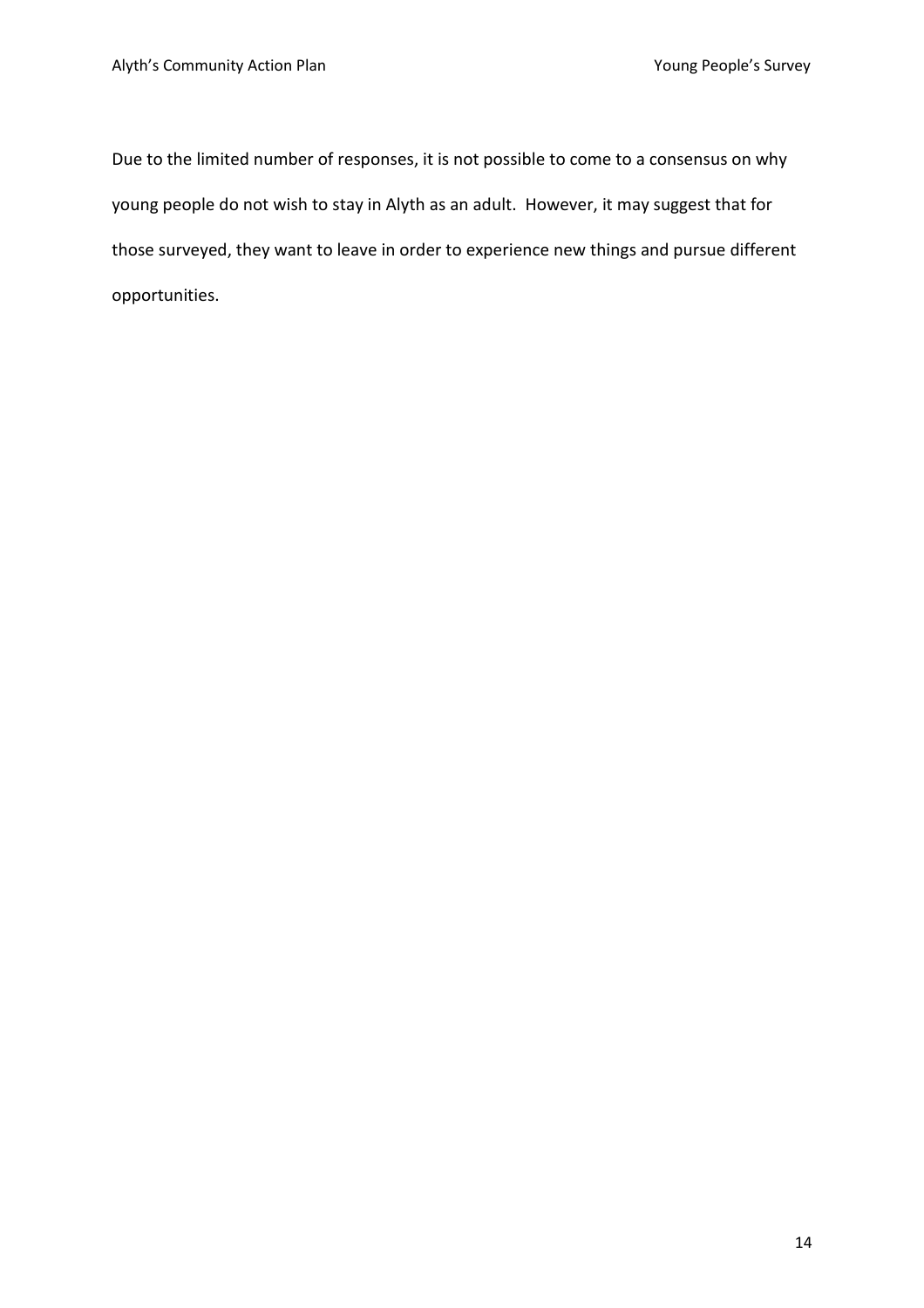#### **Contextualisation and Conclusion**

#### **Overview:**

The Young People's Survey was carried out with the primary aim of establishing what the young people (ages 12-17) in our community thought would improve Alyth.

Secondary to this, it established:

- What they liked about Alyth
- What they disliked about Alyth
- How Alyth could be more environmentally friendly
- A total of 30 surveys were carried out.

Data was gathered during the summer of 2021.

#### **Age Demographics:**

The overwhelming majority of respondents were between the ages of 12 and 14. Focus groups also took place to address the shortfall in the upper age bracket. Furthermore, some young people opted to fill in the main Community Views Survey.

#### **Identified Improvements:**

A wide variety of improvements which could be made in Alyth was identified. From the information presented, it is clear that young people would like to see the following key changes.

- 1. To have a wider variety of activities for young people.
- 2. For Alyth to take actions that will help Alyth to become a greener community.
- 3. For there to be better facilities for young people (including a space that they can call their own).
- 4. For Alyth to offer more opportunities to young people.

#### **Process Evaluation:**